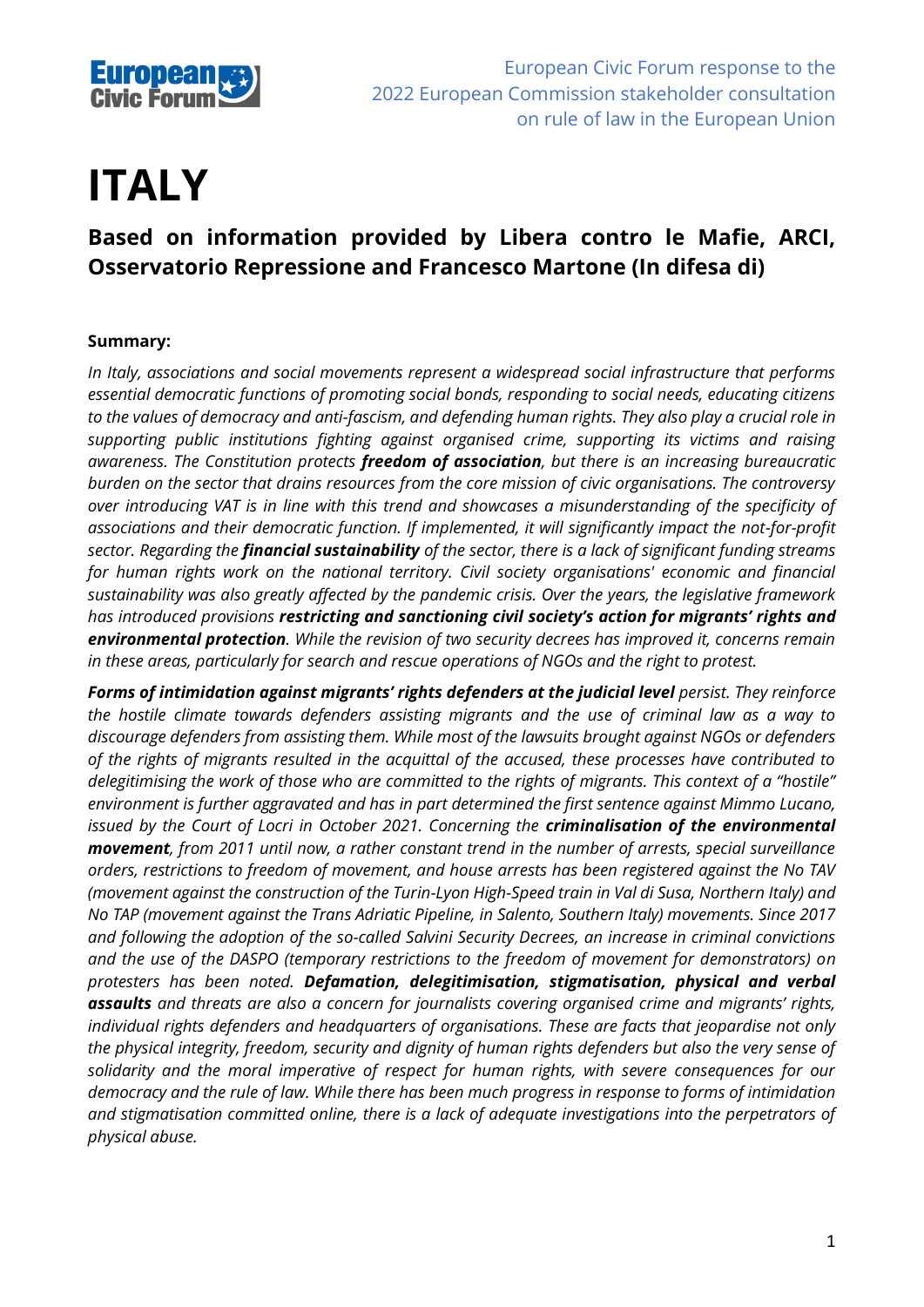

# **Institutional landscape and safe space (including state duty to protect and right to freedom from fear)**

#### **Harassment, intimidation and attacks**

Since 2006, over 3,700 abuses against journalists have been documented, especially for those dealing with organised crime, migration and large infrastructure projects. Abuses, mainly defamation and personal attacks, occur directly, indirectly and through social media. Recourse to SLAPPs is very widespread in Italy: the country has also been the subject of various warnings from European Community authorities. The adoption of a specific law currently being examined by Parliament is still pending.<sup>1</sup>

Defamation, delegitimisation, stigmatisation, physical and verbal assaults and threats also target individual rights defenders and headquarters of organisations. For example, in October 2021, an attack on the national headquarters of the CGIL trade union in Rome took place by the extreme right-wing movement Forza Nuova. <sup>2</sup> These are facts that jeopardise not only the physical integrity, freedom, security and dignity of human rights defenders, but also the very sense of solidarity and the moral imperative of respect for human rights, with severe consequences for our democracy and the rule of law. Among the most affected categories are defenders of migrants and refugees, environmental defenders, journalists, lawyers, even more at risk if women or people belonging to the LGBT+ community (among these, the lawyer for the rights of LGBT+ Cathy La Torre).

#### **State duty to protect**

While there has been much progress in response to forms of intimidation and stigmatisation committed online: 288 suspected perpetrators were identified by the competent authorities in 2019. The same cannot be said for direct attacks and abuses committed in other contexts such as those just described. There is a lack of adequate investigations into the perpetrators of these abuses, and the trend is to minimise the phenomenon.

# **The regulatory environment for and implementation of civic freedoms**

#### **Freedom of association and impact of Covid-19**

In Italy, freedom of association is recognised as an important constitutional principle. The third sector code outlines how it can be expressed and organised. There are also a number of specific laws based on the areas of associative action. In Italy, the associative sector represents a widespread social infrastructure that performs an essential function in protecting communities and in public education for democracy, positive recreation of social relations, and promotion and support of the right of access to culture. Nevertheless, the legislative framework is more oriented towards service providers than the self-organisation of people and movements, which are the majority of NGOs in Italy. This shifts the role of NGOs from a democratic player to a body responsible for implementing governmental policies. An existing concern is the bureaucratisation of associative life, with the increasing reporting obligations.

<sup>1</sup> [https://www.balcanicaucaso.org/Occasional](https://www.balcanicaucaso.org/Occasional-papers/SLAPP-la-querela-che-minaccia-la-liberta-di-espressione)[papers/SLAPP-la-querela-che-minaccia-la-liberta-di](https://www.balcanicaucaso.org/Occasional-papers/SLAPP-la-querela-che-minaccia-la-liberta-di-espressione)[espressione](https://www.balcanicaucaso.org/Occasional-papers/SLAPP-la-querela-che-minaccia-la-liberta-di-espressione)

<sup>2</sup> [https://civicspacewatch.eu/italy-calls-to-ban-neo](https://civicspacewatch.eu/italy-calls-to-ban-neo-fascist-groups-after-a-violent-attack-against-trade-union/)[fascist-groups-after-a-violent-attack-against-trade](https://civicspacewatch.eu/italy-calls-to-ban-neo-fascist-groups-after-a-violent-attack-against-trade-union/)[union/](https://civicspacewatch.eu/italy-calls-to-ban-neo-fascist-groups-after-a-violent-attack-against-trade-union/)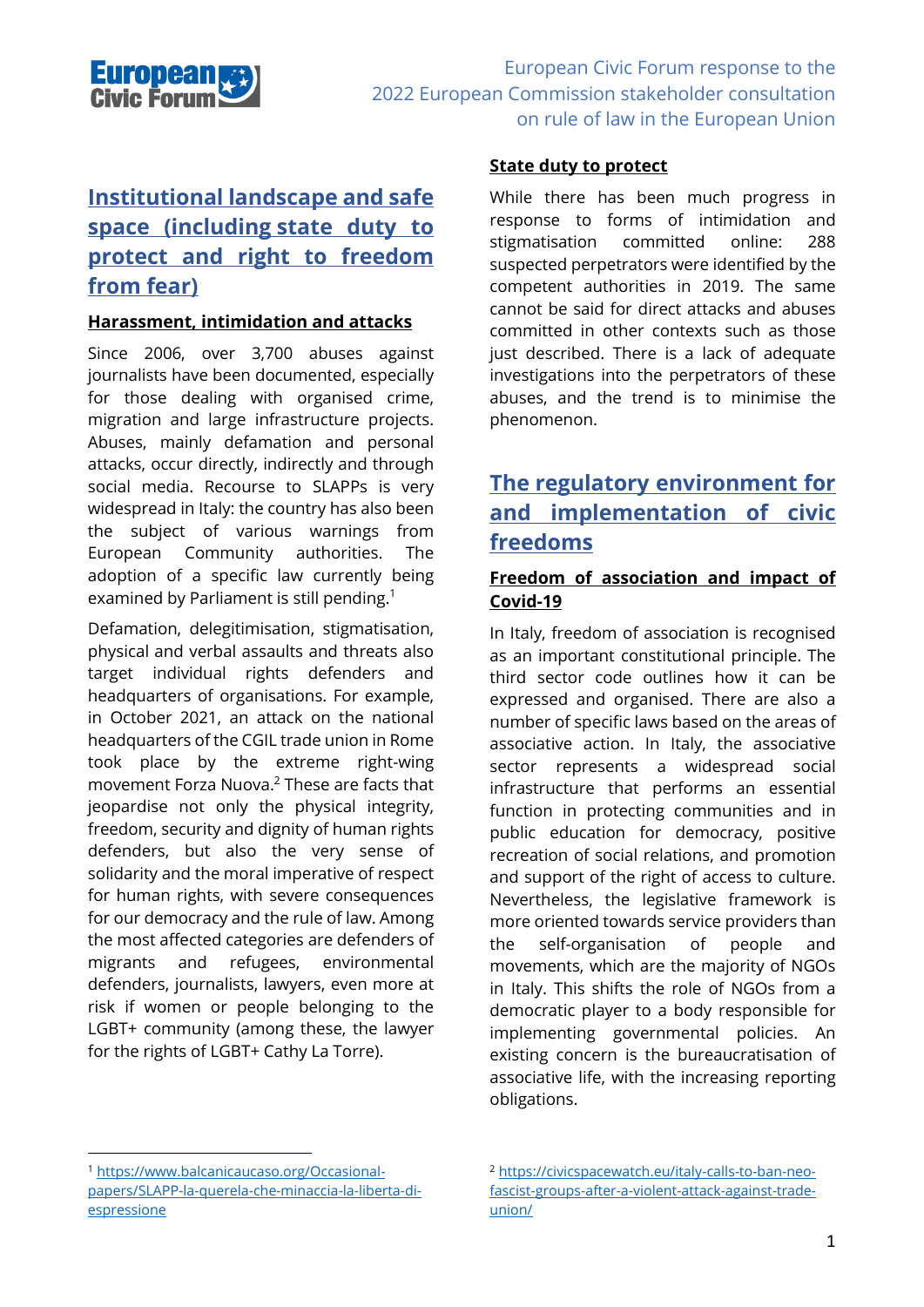

During the pandemic, any legislation referring to civic freedoms has been subordinated to the right to health, which must be guaranteed priority. The regulatory constraints imposed by the pandemic have transformed daily relationships into a digital format in order to preserve everyone's right to health: for example, many of the training courses that used to be held live have been transformed into online appointments, mediated by digital platforms and (for many) new ways of sharing language: sharing videos, creating graphic material and photos, group calls, online workshops, digital platforms for exchanging ideas. As a result, civil society organisations have transformed their methods of action with respect to the previous historical phase since the pandemic crisis has made it impossible to maintain the centrality of the 'relationship with the other' that prevails for most organisations.

#### **Salvini Security Decrees I and II remain a concern**

While the revision of the Security Decrees (known as 'Salvini Security Decrees' following the name of the former Minister of Interior) represents an improvement of the legislative framework, the risk of a sanction against NGOs or individual defenders remains high, even if these comply with the rules of the international law of the sea (Source: Asgi).

Additionally, the measures restricting the right to protest remain unchanged, such as penalties against the roadblock up to 6 years and the expansive applicability of DASPO (temporary restrictions to the freedom of movement for demonstrators).

#### **Criminalisation of solidarity**

Forms of intimidation against migrants' rights defenders at the judicial level persist. They reinforce the hostile climate towards defenders assisting migrants and the use of criminal law as a way to discourage defenders from assisting them. The widespread institutional and media attitude of suspicion

towards defenders who provide assistance and carry out rescue activities in the Mediterranean has determined the definition of "crime of solidarity". Beyond the public discourse, this is reflected in some (precautionary) measures the judicial authority takes, such as the orders to seize boats engaged in providing aid to migrants (Court of Trapani in 2017 and Court of Catania in 2018 and the trials against the Iuventa ship, managed by the German NGO Jugend Rettet, Proactiva Open Arms, Mediterranea and Sea Watch. With the exception of the case of Jugend Rettet, all the lawsuits brought against NGOs or defenders of the rights of migrants resulted in the acquittal of the accused. Nonetheless, these processes have contributed to delegitimising the work of those committed to the rights of migrants. Nor has there been any explicit pronouncement in support of their work by public authorities - as it should comply with the OSCE guidelines on Human Rights Defenders.

Among more recent developments is the acquittal of two activists of the Linea di Confine association, while trials are still underway against an activist from the Baobab association in Rome and three activists from an association for migrants from Pordenone. More recently, in December 2021, No TAV activist Emilio Scalzo was extradited and detained in France under the accusation of having participated in some initiatives to protect the rights of migrants along the Italy-France border.

This context of a "hostile" environment is further aggravated and has in part determined the first sentence against Mimmo Lucano, issued by the Court of Locri in October 2021. Lucano has been three times mayor of Riace, a city that was once a model for welcoming migrants. The sentence, which doubled the penalty called for by the General Attorney for allegedly aiding and abetting illegal immigration, fraud and abuse of office, turned into an exemplary punishment for a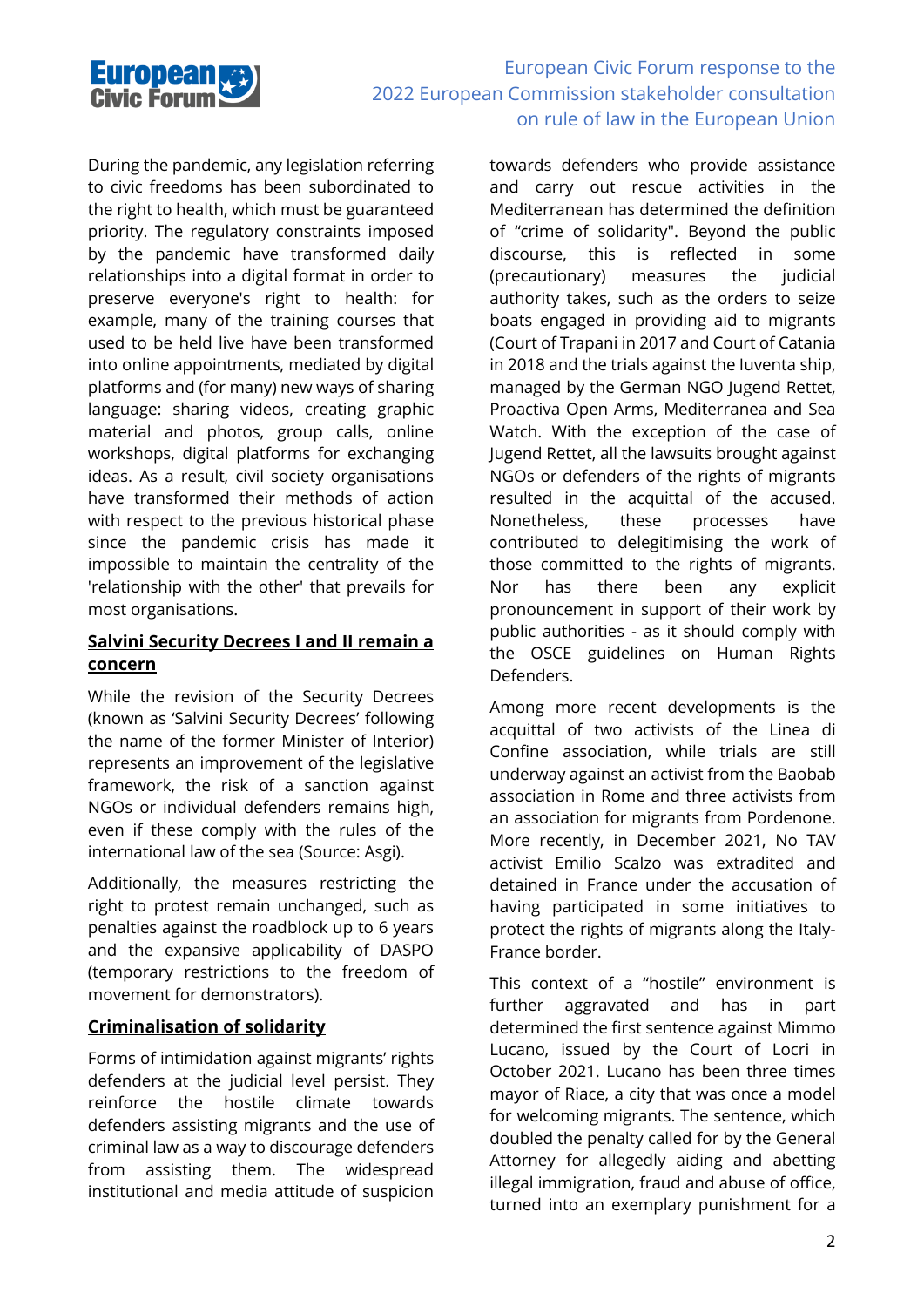

different model of assisting and welcoming migrants (Source: Fondazione Basso and Volere la Luna).

#### **Right to protest and criminalisation of environmental movements**

From 2011 until now, a rather constant trend in the number of arrests, special surveillance orders, restrictions to freedom of movement, and house arrests has been registered against the No TAV (movement against the construction of the Turin-Lyon High-Speed train in Val di Susa, Northern Italy) and No TAP (movement against the Trans Adriatic Pipeline, in Salento, Southern Italy) environmental movements. Since 2017 and following the adoption of the so-called Salvini Security Decrees, an increase in criminal convictions and the use of the DASPO (temporary restrictions to the freedom of movement for demonstrators) against protesters has been noted.

Numerous abuses committed by police officers during demonstrations organised have been documented. Among these, the massive and disproportionate number of vehicles and agents displayed to control the territory; the blocking of accesses and exits from the places where the demonstrations were taking place, also extended to the citizens present in the surroundings; the aggressive and violent attitudes carried out by agents, even to the detriment of nondemonstrators; the identification and reporting of demonstrators; the limitation of freedom of movement and the creation of "red zones" around construction sites.

Judicial repression has also been very harsh: hundreds of trials against the members of the No TAV movement are underway with over a thousand suspects, also for episodes of minor significance (see the case of No TAV activist Dana Lauriola).

The recurring scheme also applies to activists of the No TAP movement. In 2018, 47 activists were involved in a maxi-trial with over 74 counts. On 21 March, the Court of Lecce, in three separate trials, issued sentences against 67 environmental varying between three and six months of imprisonment and fines of up to 4200 euros, with the accusation of unauthorised protests, resistance and offence to a public official and disruption of public service (source: FrontLine Defenders). More recently, at the beginning of December, three No TAP activists were sentenced to 4 months, and about 30 others are still on trial for having participated in some demonstrations against the pipeline two years ago after being subjected to intimidation by police forces.

Other cases of criminalisation or delegitimisation of nonviolent ecological and pacifist movements concern the "Mothers against the Lince operation and against the Repression" in Sardinia (45 sons and daughters of theirs are on trial for having protested against military bases in Sardinia under the accusation of terrorism) and the No PFAS mothers in Veneto. The latter case was also analysed by an OSCE-ODIHR delegation that visited Italy two years ago to assess the situation of the defenders in our country, and that published a report this year.

## **The framework for civic organisations' financial viability and sustainability**

## **Public funding and Covid-19**

There is a lack of significant funding streams for human rights work on the national territory.

Civil society organisations' economic and financial sustainability was greatly affected by the pandemic crisis. Associations faced a loss of budget due to stopped activities, and issues with members fees due to the pauperisation of the population.

During 2020, European and national 'extraordinary' support allowed many associations not to succumb to the crisis,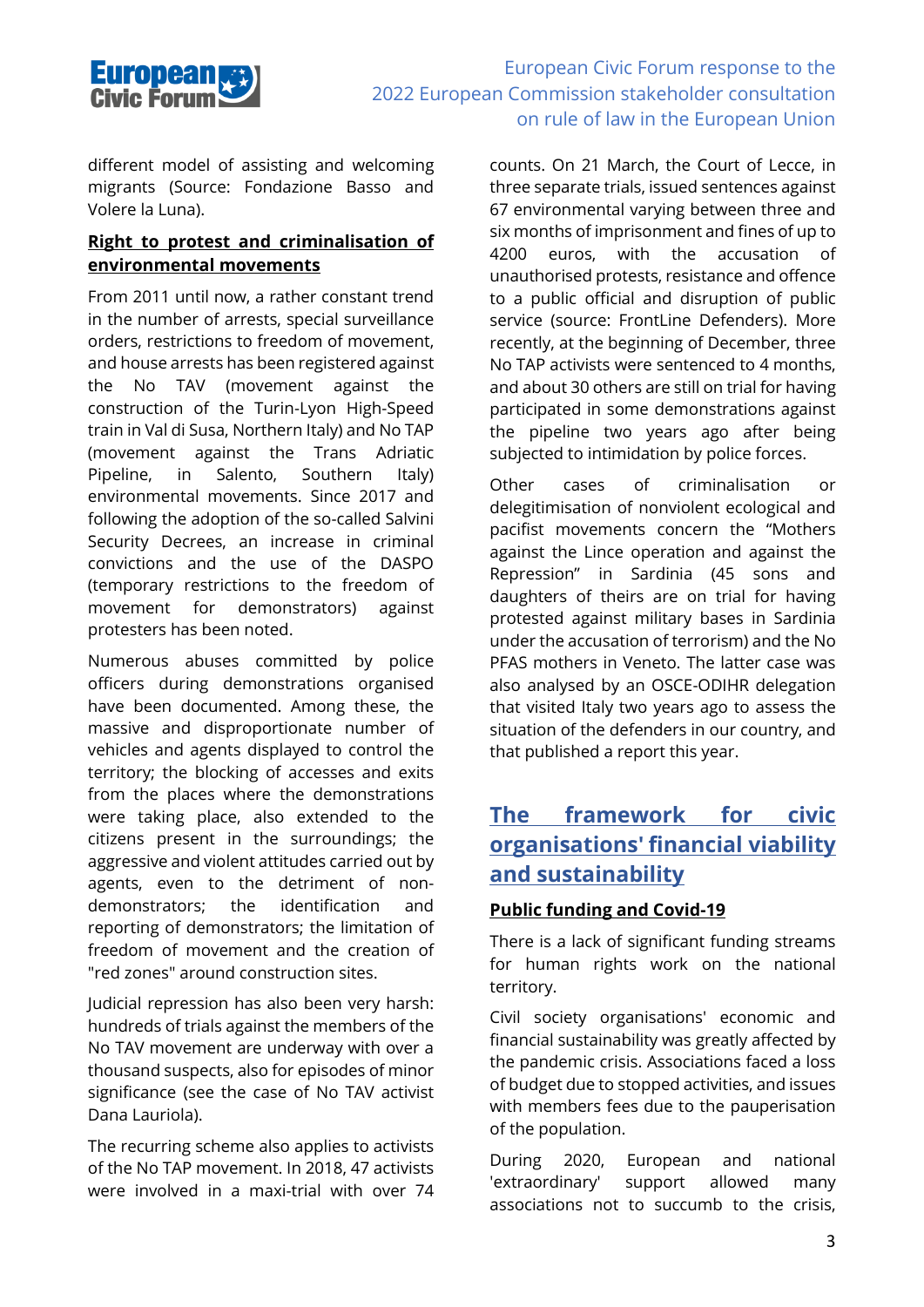

thanks to the massive mobilisation to request the inclusion of the sector in the support for economic entities. In the year 2021, this availability was not confirmed. The number of opportunities and the amount of funds available has drastically decreased.

In the first phase of the emergency, the calls of different institutional actors were very similar and had common objectives aimed at supporting services for vulnerable groups above all. In the subsequent phase, the limited availability of public tenders forced associations to turn more carefully to the private sector, which, however, does not guarantee large amounts of funding. Therefore, the risk is that many organisations - especially the smallest - cannot guarantee the continuity of their activities.

There is a need to support the sector with long-term funding in order to revive and strengthen the civic sector and its action. Such funding needs to support associations in their role as a bridge between institutions and citizens, which increasingly needs adequate resources and spaces to achieve the goal of greater proximity and trust in public service. Indeed, the relational role of associations with institutions is one of the fundamental vectors for economic, social and cultural recovery during and after the covid 19 pandemic.

#### **Controversy over the imposition of VAT on associations**

To date, the associative sector is excluded from VAT legislation as it recongnises the nonfor-profit nature of NGOs, including membership fees and economic activities.

In 2008, the European Commission opened infringement procedure No 2010 against Italy for alleged breach of Article 132 of the VAT Directive 2006/112/EC. Following the opening of the procedure, in July 2019, the Italian State received notification of the second letter of formal notice. According to the European Commission, the above-mentioned sources of income of CSOs should be subject to VAT or, at least, exempt. The Court of Justice has defined enterprises as any entity engaged in economic activity, regardless of its legal form, regardless of how it is financed and whether or not it is profit-making. According to the Court, economic activity is any activity consisting of offering goods and services on a market in return for remuneration.

Consequently, in the conversion into law of decree-law 146/2021, the Government inserted the subjection to VAT of the proceeds deriving from institutional activities carried out by charitable associations, cultural associations, amateur sports associations, associations for social promotion and associations for extracurricular training. Following the protest of the third sector, the measure was postponed to 2024. According to civic organisations, the controversy is linked with a misunderstanding of the role of the non-profit sector and the EU directive. The move risks progressively eroding the significance of the social function of associations and their place in the context of non-commercial bodies. It also would negatively impact the financial viability of organisations and increase the bureaucratic reporting for the sector, with significant repercussions for smaller organisations.

# **The right to participation and dialogue between the civic sector and governing bodies**

There is no framework for civil dialogue in the country. Dialogue between authorities and the civic sector regularly takes place. The dialogue between the sector and government bodies needed more attention to give specific actors in the various fields. Not even in the academic sector has much space been given to civil dialogue, which needed more attention from the institutions.

Some Italian associations and networks have promoted opportunities for discussion with the relevant authorities, and there has been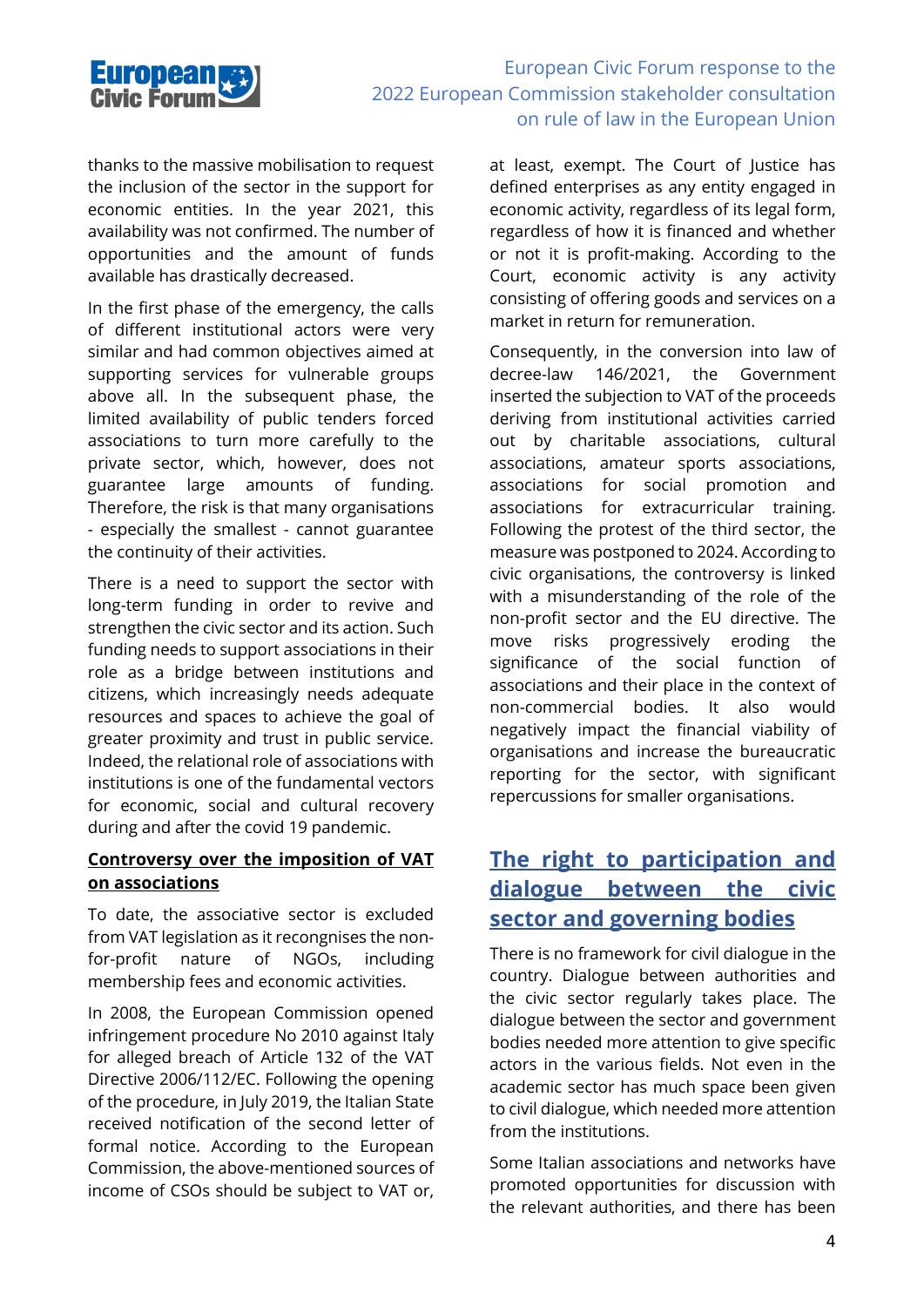

an opportunity to meet with various ministries to present the critical aspects of the pandemic crisis.

Civil society is crucial to give voice and political representation to the vast majority of the population who have been weakened and impoverished in recent years and who will find no effective response in the current economic model that is prone to inequality, underpaying work and squeezing all the resources, including exhaustible ones, of our planet for its own interests, undermining our right to life and that of the generations to come.

# **Civil society's responses to challenges to democracy, the rule of law and fundamental rights**

#### **Social vulnerabilities are multiplied, civil society responds to the emergency**

Inequality, poverty, precariousness and social and psychological distress have continued to grow in the country: 6 million people in absolute poverty, over 9 million in relative poverty, unemployment over 10%, more than 950,000 jobs lost since the start of the pandemic and millions of working poor, to mention just a few figures. The fragilities present in families have increased. Also, domestic violence has increased, and threats against women and minors have become more severe, especially within families, even more so if they are connected to fragile contexts.

The role of civic actors has been crucial to support the most fragile categories and protect them. Associations have stretched their capacities to respond to the social needs exposed by the pandemic and expanded some of their areas of intervention, supporting or creating new solidarity services in the various territories where volunteers were already active: such as the canteen service and the offer of free food packages for the most vulnerable families and people, creating new synergies with local actors and communities. Mutual aid groups also have sprung across the country. Thanks to the many support services set up in neighbourhoods and suburbs, it has been possible to meet marginalised people and families who previously had no contact with the local community and associations. In order to carry out this "emergency" commitment, many associations did not ask for money but received donations for the management of these support services for citizens.

#### **Role of civil society in the fight against corruption and criminal organisations**

Civil society actively advocates for the strengthening and protection of the judicial system and the implementation of policies and tools to fight mafia infiltration and acts of corruption. On this front, the monitoring of funds and - more generally - of common goods by third sector actors has had an important role, alongside the welfare and educational services provided at the local level and beyond.

A positive example is the City Forum on Confiscated Assets of the Municipality of Rome, advocated for years by civic organisations. Through a participatory process involving civil society, the forum manages assets confiscated from organised crime on the territory in Rome. Municipalities will use villas, apartments, shops, garages and land for social, cultural and institutional reuse projects. A thematic citizen forum, formed by representatives of local authorities, associations and citizens, will identify the intended use and the necessary interventions to return the properties to the community. Also, at the European level, civil society advocates for important tools against organised crime. For example, the European network CHANCE - Civil Hub Against orgaNised Crime in Europe (2019) calls the European Commission to set up a forum for